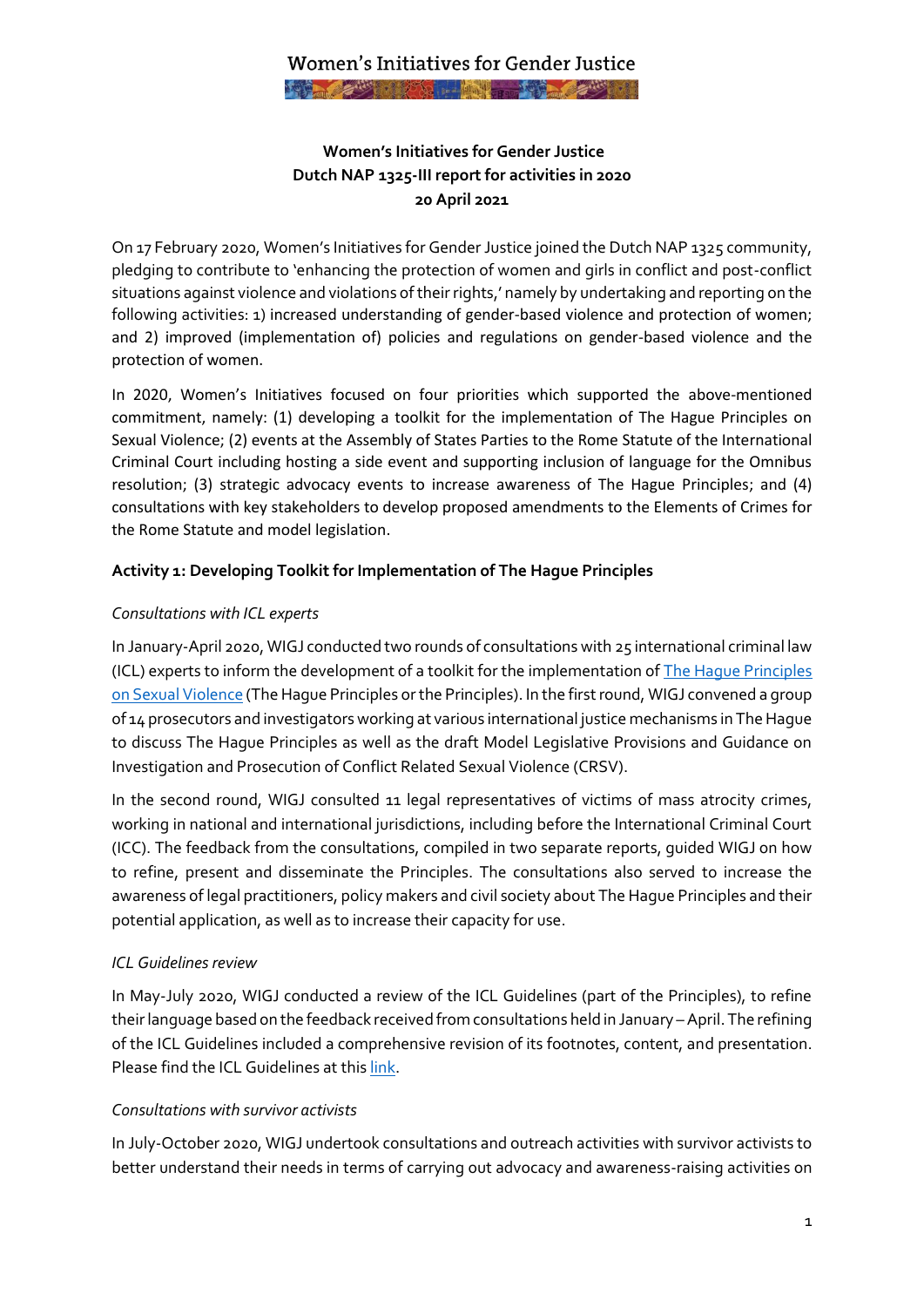# Women's Initiatives for Gender Justice **And Address of the first contract of the contract of the contract of the contract of the contract of the contract of the contract of the contract of the contract of the contract of the contract of the contract of the cont**

The Hague Principles. The consultations were designed to have in-depth and focused discussions with the activists to inform the tailoring of the advocacy tools. Participants were chosen based on several criteria, including engagement in advocacy or awareness-raising, organisation with other survivors, and high likelihood of advocacy opportunities. We spoke to 5 survivor activists from Ukraine, Guinea, Burundi, Zimbabwe, and South Sudan.

Based on the consultation findings, the following strategies and tools were recommended by survivors: presentations, workshops, slogans, flyers and pamphlets, social media campaign templates, bullet point version of the Civil Society Declaration, case studies, photo database etc.

#### *Tools for survivor activists*

In November-December 2020, WIGJ drafted a package with five case studies ready to use by activists and practitioners, highlighting the variety of forms that sexual violence can take. An advocacy guide for survivors on The Hague Principles was also issued to provide survivor-advocates with a tool to understanding the larger survivor advocacy toolkit, including both background information of The Hague Principles and tips on implementing the document into their own advocacy. Please find the case studies at thi[s link.](https://thehagueprinciples.org/wp-content/uploads/2021/02/Case-Study-Package.pdf)

### *Toolkit development*

In October-December 2020, WIGJ finalized the development of the toolkit on The Hague Principles. The following tools were developed in collaboration with translators, a graphic designer and a web designer:

- Executive summaries of the Principles tailored for activists, NGOs and legal practitioners (including national and international);
- Frequently asked questions on the Principles tailored for activists, NGOs, and legal practitioners (including national and international);
- Case study cards for the illustration of various forms of sexual violence;
- Calls for action to be used by activists and practitioners;
- A package of flyers ready to use for activists; and
- A podcast session recorded with a survivor activist from South Africa.

All tools are available in English, Spanish, French, Russian, Arabic and Georgian and are featured on a new website dedicated to The Hague Principles[: www.thehagueprinciples.org.](http://www.thehagueprinciples.org/)

In January-February 2021, 6 survivor activists from Uganda, Ukraine, South Africa, and Zimbabwe were identified to receive hardcopies of the tools, based on their role in survivor networks and the intended impact of their upcoming advocacy projects. Hardcopies of the flyers (800 copies), case studies (50 copies), advocacy guide (50 copies) and calls to action (150 copies) were disseminated. In Zimbabwe and South Africa, the main final recipients of the tools were other survivor activists. In Uganda, dissemination took place via the [Women's Advocacy Network](https://blogs.ubc.ca/wanuganda/about-wan/), a network of war-affected women in Northern Uganda seeking to empower its more than 500 individual members.

In Ukraine (where the tools were translated into Ukrainian by one of the survivors), the final recipients of the hardcopies of the tools are other survivor activists, part of the [National network of Ukrainian](https://www.semanetwork.org/network-members-ukraine/)  [survivors,](https://www.semanetwork.org/network-members-ukraine/) a branch of SEMA (the Global Network of Victims and Survivors to End Wartime Sexual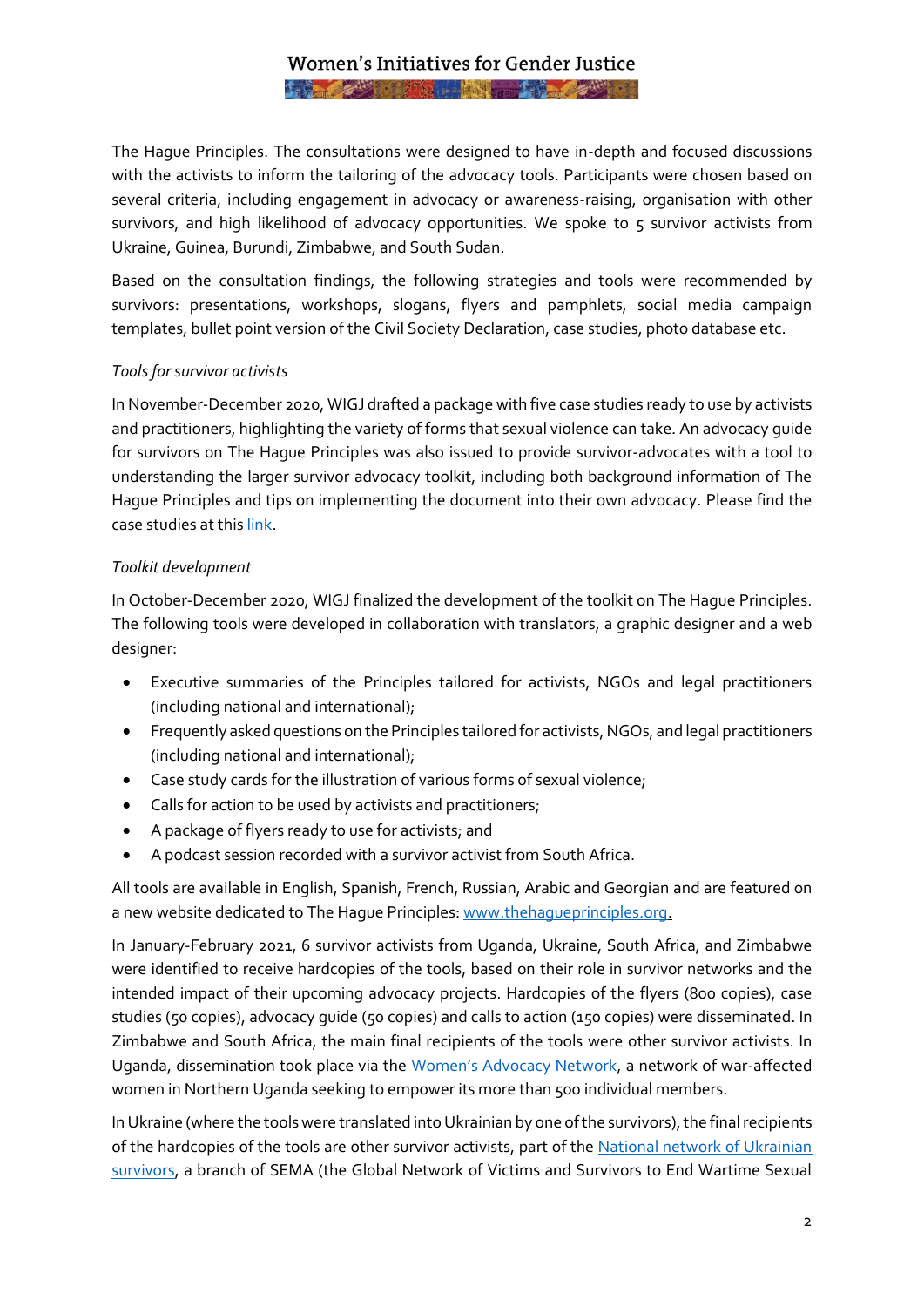## Women's Initiatives for Gender Justice AND AND POST TIME TO BE A PARTIES.

Violence network). The tools will be used at an informal informative session of the National network in April 2021. In Ukraine, the tools will also be used to further raise awareness of all forms of sexual violence among the military, including via a [series of trainings](https://genderindetail.org.ua/news/borotba-z-nasylstvom-na-donbasi.html) on "Combating Sexual and Gender-Based Conflict Violence" for servicemen of the Armed Forced of Ukraine, as well as cadets and future law enforcement officers.

Indicators to assess the use, dissemination, and impact of the tools (both the electronic versions as the hard copies) as used by survivor activists, will be developed by WIGJ between June and September 2021 in order to track the impact of the tools.

Hardcopies of the Principles were also shared with ICC Judges (24 copies), ICC staff (11 copies) including the Prosecutor and the Registrar, and Assembly of States Parties representatives in The Hague (15 copies).

## **Activity 2: Events at the ASP including hosting a side event and supporting inclusion of language for the Omnibus resolution**

Building on the close cooperation with the International Gender Champions in The Hague (Canada and Sweden) and the ASP Complementarity Focal Points (Australia and Romania), WIGJ was able to secure the co-hosting of an ASP Complementarity meeting on 5 November 2020. Due to these meetings being formal ASP meetings with much higher participation (also at higher levels) than ASP side-events (especially when side-events were to be held online), WIGJ chose to focus on the organisation of this event rather than a 'side-event' of the ASP, particularly given the hybrid format for the ASP this year. The facilitation meeting focused on ways to support the ICC on SGBC accountability as per the 2019 Omnibus resolution, together with *ad country* co-focal points for complementarity Australia and Romania and in collaboration with the Co-Chairs (Canada and Sweden) of the [Impact Group of the International Gender Champions \(IGC\) in The Hague.](https://genderchampions.com/impact/justice)

The meeting included a panel discussion, moderated by WIGJ, with Wayne Jordash, Managing Partner, Global Rights Compliance, and an international gender champion, speaking on *The need for better clarity on 'acts of a sexual nature'*. Global Rights Compliance together with WIGJ developed the first draft of the EoC Amendment, following extensive research (see below at *Activity 4* for more details). As such*,* his presentation and thus this meeting also served as a platform for WIGJ to present its work in developing a draft amendment for the ICC Elements of Crimes on the term 'sexual', intended to serve as a basis for further discussion within the ASP framework*.* Naffie Sissoho Bangura, State Counsel/Legislative Draftsperson, Attorney General's Chambers and Ministry of Justice, The Gambia, on *Accountability for SGBV in The Gambia – how the national experience can inform international prosecutions;* and Niamh Hayes, ICC<sup>1</sup>Office of the Prosecutor, Gender and Children's Unit, on Barriers to investigating and prosecuting sexual and gender-based crimes and how states and other stakeholders can assist the ICC in its efforts to work toward accountability for these crimes. As set out in the ASP Bureau Report on Complementarity: "*Ms Hayes highlighted the importance of not developing an approach in international criminal law and expecting it to filter down – there were innovations available from domestic jurisdictions. This underlined the importance of The Hague Principles of Sexual Violence as providing a "footnote" for practitioners to cite domestic innovations on* 

<sup>1</sup> [Resolution ICC-ASP/19/Res.6](https://asp.icc-cpi.int/iccdocs/asp_docs/ASP19/ICC-ASP-19-Res6-ENG.pdf) *Strengthening the International Criminal Court and the Assembly of States Parties.*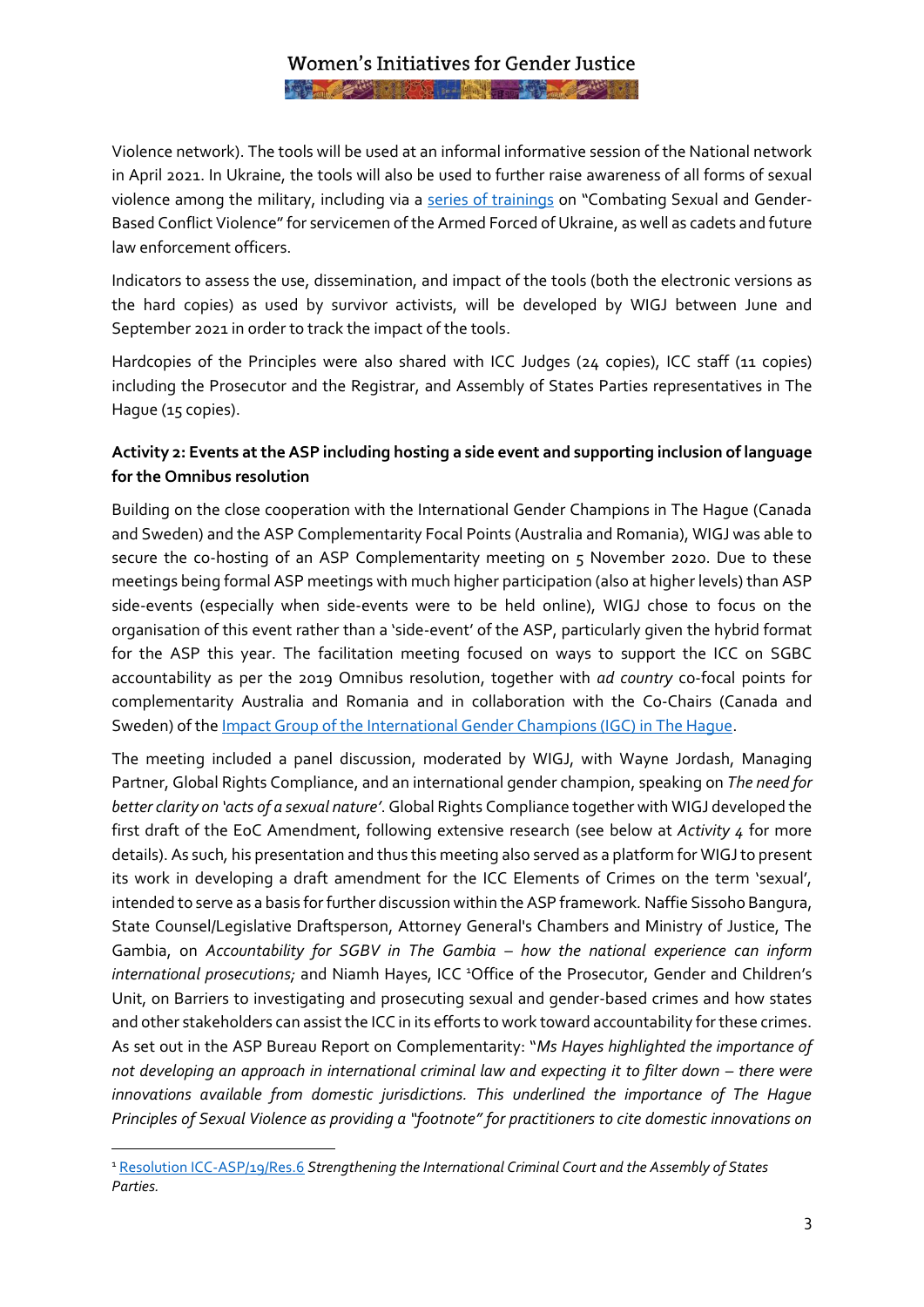## Women's Initiatives for Gender Justice AND AND POST TIME TO BE A PARTIES.

*this issue."* The meeting also served to gather support from states parties for inclusion of language in the Omnibus resolution to continue the ASP Bureau mandate on the topic in 2021. The ASP Bureau Report on Complementarity adopted by the Assembly during its 19<sup>th</sup> session reflects this event and the outcomes of WIGJ's efforts<sup>2</sup>.

Both prior and subsequent to the event, WIGJ monitored the Omnibus facilitation discussions both in the ASP Bureau The Hague and New York Working Groups regarding the retention of SGBV language included in the 2019 Omnibus resolution. Based on this monitoring, WIGJ continued to engage with state representatives to ensure the retention of the relevant language in the 2020 resolution, which was ultimately successful.<sup>3</sup> Our strategy in doing so included discussions with the states who championed the inclusion of the ASP Bureau mandate on SGBV in 2019, and advocacy discussions with other states to gather support for its retention, following the inability of the ASP to work on the topic in 2020 due to the pandemic.

In addition, WIGJ (co-)hosted three (online) side-events to the 19<sup>th</sup> ASP to highlight, from different angles, the need to better understand all forms of sexual violence and to take a survivor centred perspective:

- On 8 December 2020, together with the Open Society Justice Initiative, the Ministry of Foreign Affairs of the Netherlands, and the Austrian Embassy in The Hague, we hosted a side event to the ASP entitled "Addressing Sexual Harassment in International Organisations - Best Practices from Human Rights Organisations for ICC Elections". Among the panelists were: Professor Macarena Sáez, Faculty Director of the Center for Human Rights & Humanitarian Law of the American University Washington College of Law; Kelsey Froehlich, Partner at the Mintz Group; and Ruth Frolich, President of the ICC Staff Union. The event was moderated by WIGJ Senior Advocacy Adviser, Alix Vuillemin. The panelists shared their views and expertise on potential measures to prevent and eradicate sexual harassment in the workplace, including by holding perpetrators accountable.
- On 9 December 2020, WIGJ consultant Michelle Reyes participated as panelist at the side event "Crimes against humanity and Complementarity in Latin America". The event addressed common experiences on the existence of crimes against humanity in Venezuela, Colombia, Mexico and Nicaragua. In her remarks, Ms Reyes spoke about addressing sexual violence in contexts of transitional justice like Colombia. She shared some lessons learned from the *Call it what it is* campaign and talked about the relevance of The Hague Principles in the Colombian context. Finally, she shared some findings from the workshops conducted with Colombian

<sup>2</sup> Report of the Bureau on [complementarity](https://asp.icc-cpi.int/iccdocs/asp_docs/ASP19/ICC-ASP-19-22-ENG-Complementarity-08dec20-1500.pdf)**,** ICC-ASP/19/22, paragraphs 31-35.

<sup>3</sup> Resolution ICC-ASP/19/Res.6 *Strengthening the International Criminal Court and the Assembly of States Parties,* paragraphs 59-60: " 59. *Encourages the Court to take note of the best practices of relevant international and national organizations, tribunals, and mechanisms related to sexual and gender-based crimes, including practices related to investigation, prosecution and training, in solving challenges related to crimes under the Rome Statute, including sexual and gender-based crimes, while reiterating its respect for the independence of the Court; 60. Recognizes the importance of achieving accountability for all Rome Statute crimes while recalling that there is no hierarchy between them, encourages the Bureau to engage with interested States Parties and other relevant actors to identify ways to support Court efforts in this regard with respect to sexual and gender-based crimes that amount to Rome Statute crimes, with a view to reporting thereon to the twentieth session of the Assembly."*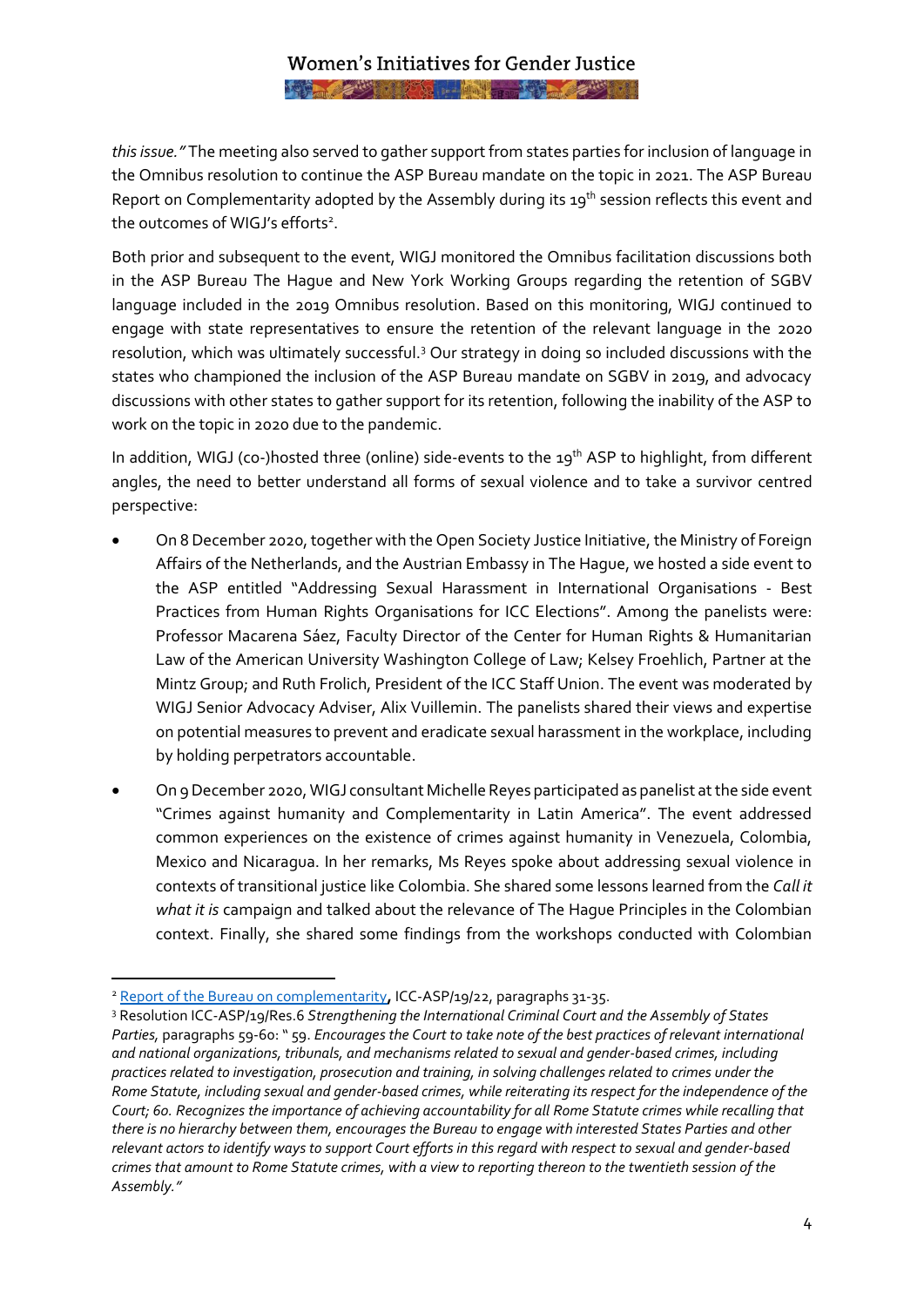# Women's Initiatives for Gender Justice **AND AND PROFILE TO BE AND DESCRIPTION**

practitioners, including from within the Attorney General's office, the Special Jurisdiction for Peace (JEP) and leading human rights and women's rights organizations. The workshops were part of the WIGJ pilot project in Colombia aiming to increase understanding of all forms of sexual violence in accountability measures by raising awareness on The Hague Principles through advocacy, public awareness campaigns, and expert meetings.

• On 11 December 2020, together with No Peace Without Justice, Amnesty International, Asia Justice Coalition, the Association against Impunity, Burma Task Force, the International Federation for Human Rights (FIDH), Fortify Rights, the Global Centre for the Responsibility to Protect, the Global Justice Center, Human Rights Watch, Justice for All and Parliamentarians for Global Action, we co-hosted an event entitled "Justice and Accountability for Sexual and Gender Base Crimes Against the Rohingya". The event was moderated by WIGJ Executive Director, Melinda Reed.

Despite the 19<sup>th</sup> session of the ICC ASP taking place online due to pandemic-related restrictions, WIGJ took active part in coordinating civil society engagement at the Assembly, including to ensure a gender perspective and inclusion of considerations related to advancing accountability for SGBV in coordinated civil society efforts. WIGJ Executive Director Melinda Reed served as the Acting Convenor of the Coalition for the International Criminal Court (CICC), the world's largest civil society partnership advancing international Justice, in the lead-up and during the ASP session. In that capacity, she convened and chaired high-level meetings between the civil society delegates attending the ASP and ICC and ASP representatives, including with the ICC Prosecutor, Registrar, President, as well as the ASP Presidency, and delivered the [CICC General Debate statement.](https://youtu.be/7-YJRgXxgeA) WIGJ Senior Advocacy Adviser Alix Vuillemin moderated the pre-ASP dialogue between members of the CICC and the diplomatic community based in The Hague and Brussels. Melinda Reed also spoke on behalf of civil society during the hearings with shortlisted candidates for ICC Prosecutor election on 9-10 December 2020.

#### **Activity 3: Strategic Advocacy Events to increase awareness of The Hague Principles**

The outbreak of the global pandemic prevented the WIGJ from organising the planned in-person strategic advocacy events in Paris, Geneva, New York and London to raise awareness of The Hague Principles.Despite this, the WIGJ team has created or seized advocacy opportunities to work towards increasing awareness on The Hague Principles and increasing the capacity of civil society, legal practitioners and policy makers to implement and promote The Hague Principles.

• 2020 was a year of landmark anniversaries to advance sustainable development and gender equality. On 9 March 2020, on International Women's Day - marking the 25th anniversary of the Beijing Declaration - WIGJ Senior Advocacy Adviser Alix Vuillemin was a guest of the international justice podcast, Asymmetrical Haircuts. Alix joined Dieneke de Vos, Integrity lead at Oxfam Novib, to discuss why sexual harassment – a form of sexual violence described in The Hague Principles and a symptom of gender inequality and of power imbalances – is still an issue in international institutions. They addressed what changed since the #MeToo movement and the #TimesUp campaign, what has changed and how well are the bodies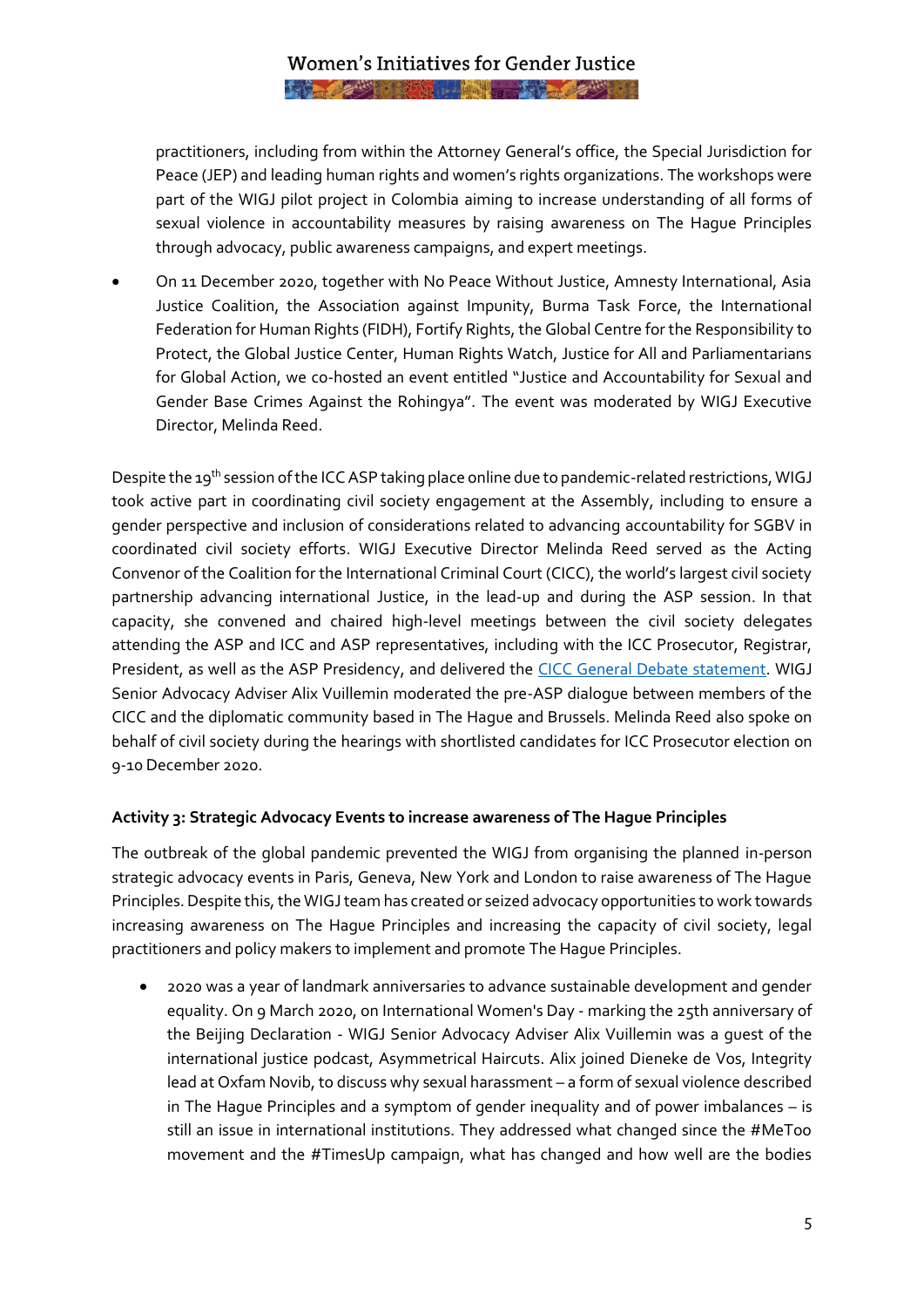which embody justice like the ICC doing at combatting the conditions that let sexual harassment happen.

- On 13 August 2020, WIGJ submitted comments to the Dutch Ministry of Justice and Security on their proposal to update the Dutch law governing sexually transgressive conduct. The submission was based on The Hague Principles. While WIGJ welcomed most proposed updates to the law, we aligned ourselves with Amnesty International, Rutgers, Bureau Clara Wichmann and others on concerns vis-a-vis the introduction of the crime of "non-consensual sex". Based on the findings underpinning the Civil Society Declaration, this further emphasises the focus on violence for the crime of rape rather than on sexual autonomy and the ability to give genuine, voluntary, specific and ongoing consent.
- WIGJ Senior Advocacy Adviser Alix Vuillemin, referred to The Hague Principles in her remarks to the European Union's Council Working Group on Public International Law, focused on the ICC (COJUR-ICC), in various meetings, including on 5 February, 9 June and 3 November 2020.
- On 19 November 2020, WIGJ Programme Associate Valeria Babără gave a presentation on The Hague Principles as part of a training with The Gambian judiciary. Valeria talked about the relevance of the Principles in understanding the pervasiveness of sexual violence, and understanding and prosecuting all forms of sexual violence.
- On 24 November 2020, WIGJ Executive Director Melinda Reed spoke at the Second International Conference on Action with Women and Peace under the theme of "Ending Sexual Violence in Conflict: Ensuring a Survivor-centered Approach" organised by the Republic of Korea. Melinda presented on the *Call it what it is* campaign, the Principles, and a survivor-centred approach to addressing sexual violence.
- On 25 November 2020, on the occasion of the International Day to Eliminate Violence Against Women and the start of 16 Days of Activism against Gender-Based Violence, WIGJ participated at the launch of the FIDH glossary entitled "Sexual and Gender-Based Violence: A Glossary from A to Z", by moderating the launch's panel discussion. The glossary, also featuring findings from the *Call it what it is* campaign and The Hague Principles, sheds light on 61 essential SGBV terms, the context in which such crimes are committed, and the standards that must be respected when engaging with survivors.
- Throughout the month of November, WIGJ consultant Michelle Reyes together with the Colombian partner Women's Link Worldwide, organised a series of roundtables with Colombian practitioners from the Attorney General Office, the Special Jurisdiction for Peace and civil society. The roundtables were part of the pilot project in Colombia to increase understanding of all forms of sexual violence in Colombian accountability measures by raising awareness on The Hague Principles through advocacy, public awareness campaigns, and expert meetings.
- On 11 February 2021, WIGJ Executive Director Melinda Reed spoke at the Global Counterterrorism Forum (GCTF) Criminal Justice and Rule of Law (CJ-ROL) Working Group Expert Meeting on Criminal Justice Approaches to the Linkages between Terrorism and International Crimes: War Crimes, Crimes Against Humanity, Genocide. Melinda presented